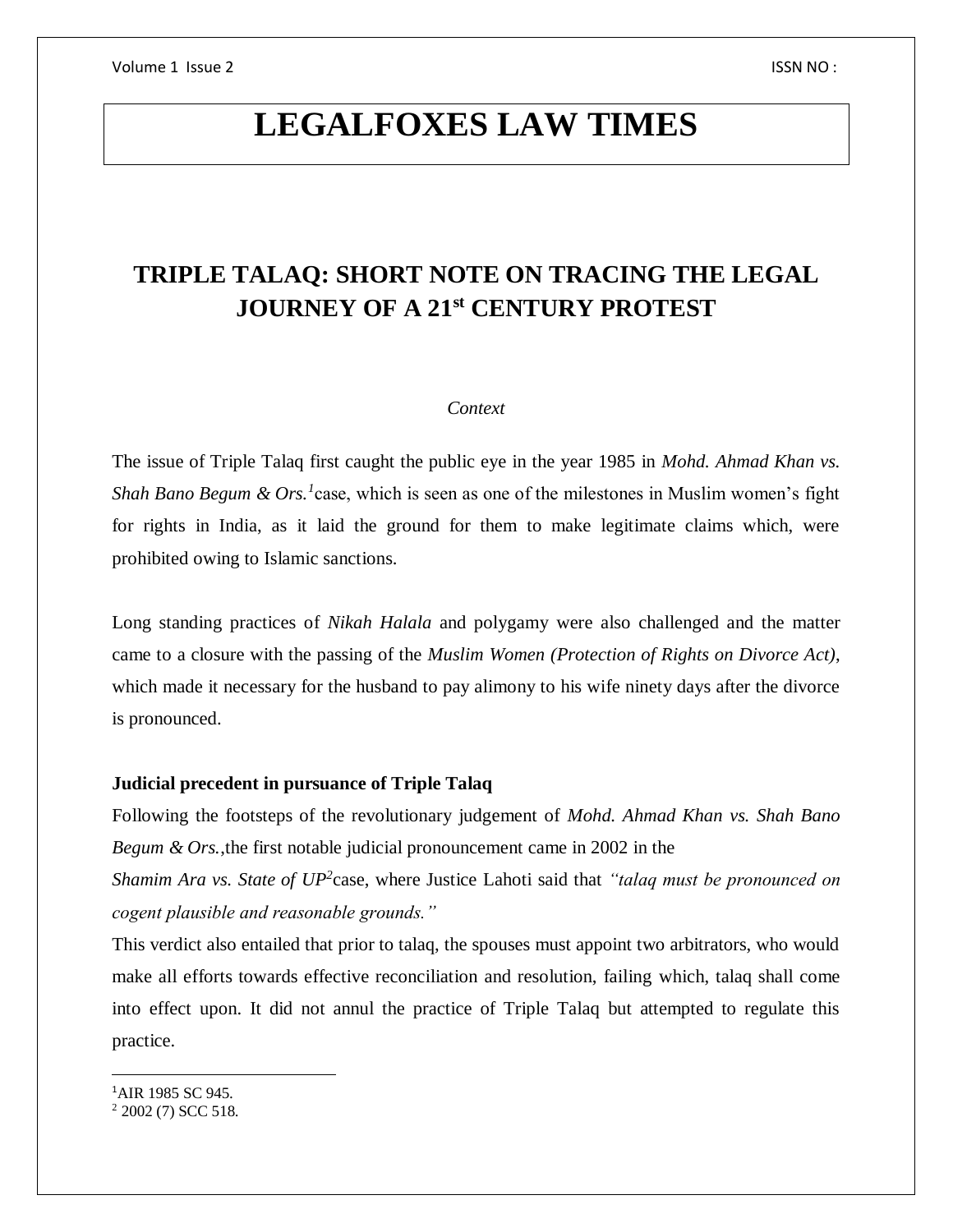In the same year 2002 only, the Aurangabad bench of Bombay High Court invalidated triple talaq by giving reference from Quranic texts in *Dagdu Pathan vs. Rahimbi<sup>3</sup>* , where the court declared that a Muslim husband cannot sever the matrimonial ties at will and has to prove that all stages - conveying the reasons for divorce, appointment of arbitrators and conciliation proceedings between the spouses were followed. In a ruling in December 2016, the Allahabad High Court observed in a rule that this practice of instant triple talaq was unconstitutional.

## **Tracing the protests and the Historic 2017 ruling**

The development pertaining to the issue of triple talaq in the legal realm was however, quite slow following these rulings (as mentioned under the previous heading), but that did not mean that the practice had been done away with as even more intensifying cases were being reported with the advent of smartphones and widespread internet access as talaqs were being pronounced through Facebook, Skype, email and even through WhatsApp text messages and telephonic calls. This unfettering abuse of a Personal Law erupted large scale protests by the opposers of such an unjustified and manifestly biased manner instant dissolution of marriage - the issue slowly and gradually started catching up the attention of the masses at a massive scale with the *Bhartiya Muslim MahilaAndolan***(BMMA)** being on the forefront of these campaigns. In 2016, for realzing the plight of these women, a high level committee was established under the government to look into the matter which then submitted a report to the Ministry of Women and Child Development on the subject, *'Women and the law: An assessment of family laws with focus on laws relating to marriage, divorce, custody, inheritance and succession'*<sup>4</sup> (which was also cited in the landmark case of *ShayaraBano vs. UOI<sup>5</sup>* , covered later in this article).

Undeterred by strong opposition from influential Muslim bodies regarding the power of the Supreme Court pertaining to judicial scrutiny of Muslim personal law sanctions and practices, a five judge constitutional bench of the apex court was created to examine the legality of Triple Talaq by entertaining a Muslim woman's petition that this mode of instant divorce be declared unconstitutional as it allowed Muslim men to treat women like "*chattel*".

 $\overline{\phantom{a}}$ 

<sup>3</sup> II (2002), DMC 315 Bom FB.

<sup>4</sup>*Explainer: Triple Talaq Bill and everything you need to know about it* June 21, 2019 16:39 IST. As retrieved from: [\( https://www.theweek.in/news/india/2019/06/21/explainer-triple-talaq-bill-and-everything-you-need-know](https://www.theweek.in/news/india/2019/06/21/explainer-triple-talaq-bill-and-everything-you-need-know-about-it.html)[about-it.html\)](https://www.theweek.in/news/india/2019/06/21/explainer-triple-talaq-bill-and-everything-you-need-know-about-it.html)

<sup>5</sup> WRIT PETITION (CIVIL) of 2016.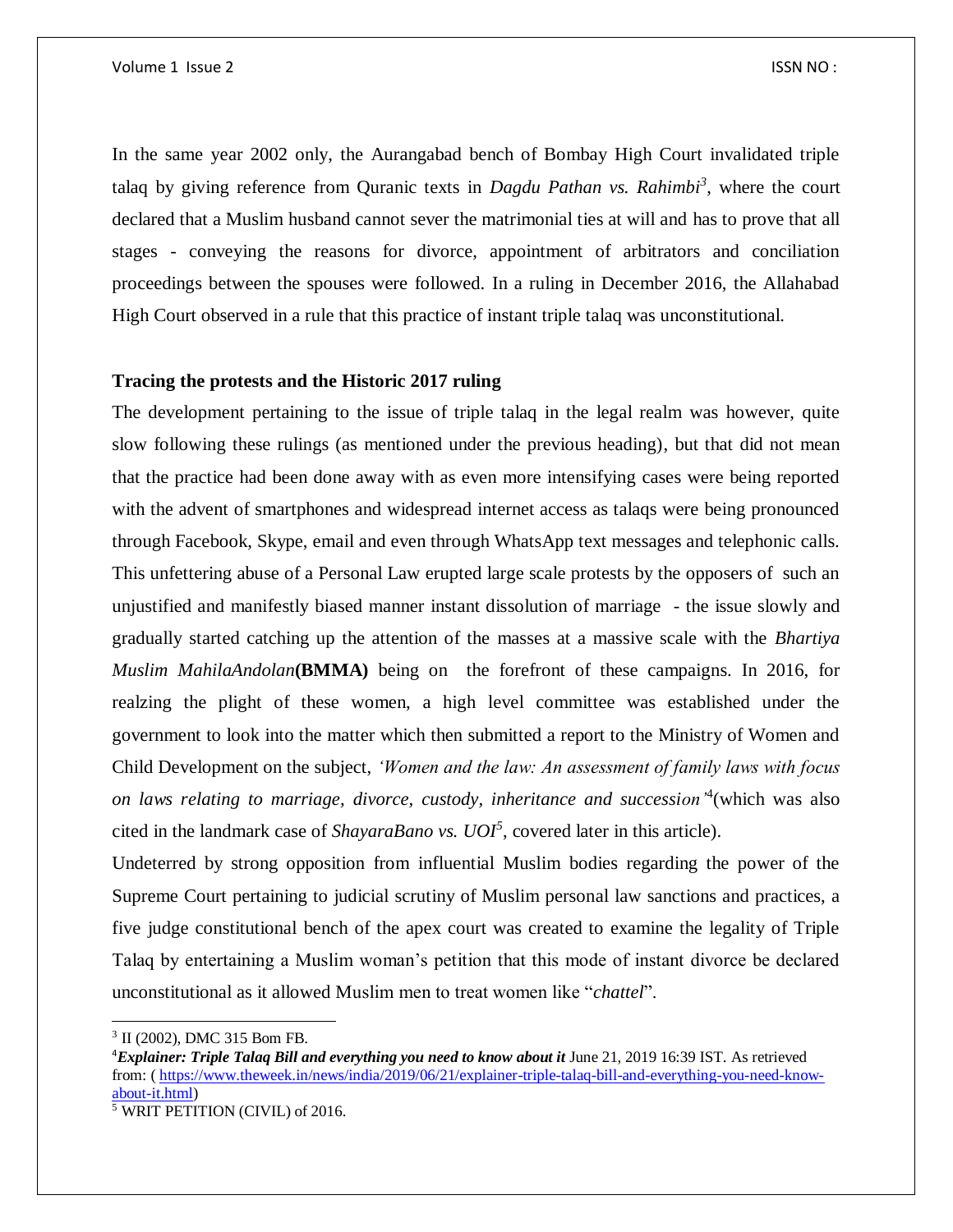*"Muslim women have been given talaq over Skype, Facebook and even text messages. There is no protection against such arbitrary divorce. They have their hands tied while the guillotine of divorce dangles perpetually ready to drop at the whims of their husbands who enjoy undisputed* 

*power,"*

Shayara Bano's petition said. The petitioners pleaded for scrapping Section 2 of the *Muslim Personal Law (Shariat) Application Act, 1937*, describing it as being against **Article 14 of the Constitution** (equality before law).

The five-judge bench of the Supreme Court examined the case *Shayara Bano vs. Union of India*<sup>6</sup>with two specific questions:

- Does the practice of Triple talaq enjoy protection of the constitution and is safeguarded by Article 25(1) in the constitution that guarantees all, the fundamental right to "profess, practice and propagate religion"?
- Is the practice of Triple Talaq is an essential feature of Islamic belief and practice?

On 13 May 2017, during the course of the hearings, the Supreme Court described instant triple talaq as the "*worst form of marriage dissolution*". It noted that the custom is banned in the Muslim-majority countries of Saudi Arabia, Morocco, Afghanistan and Pakistan.

In a historic judgment, by a 3-2 majority the Supreme Court ruled the following (the essence of the judgement):

- Instant Triple Talaq is unconstitutional and arbitrary.
- It violated Islamic law while being used as a tool to oppress women.
- The Central government was also asked by the bench to enact a new legislation within the next six months entailing to this ruling.

6*Supra* note 5.

 $\overline{a}$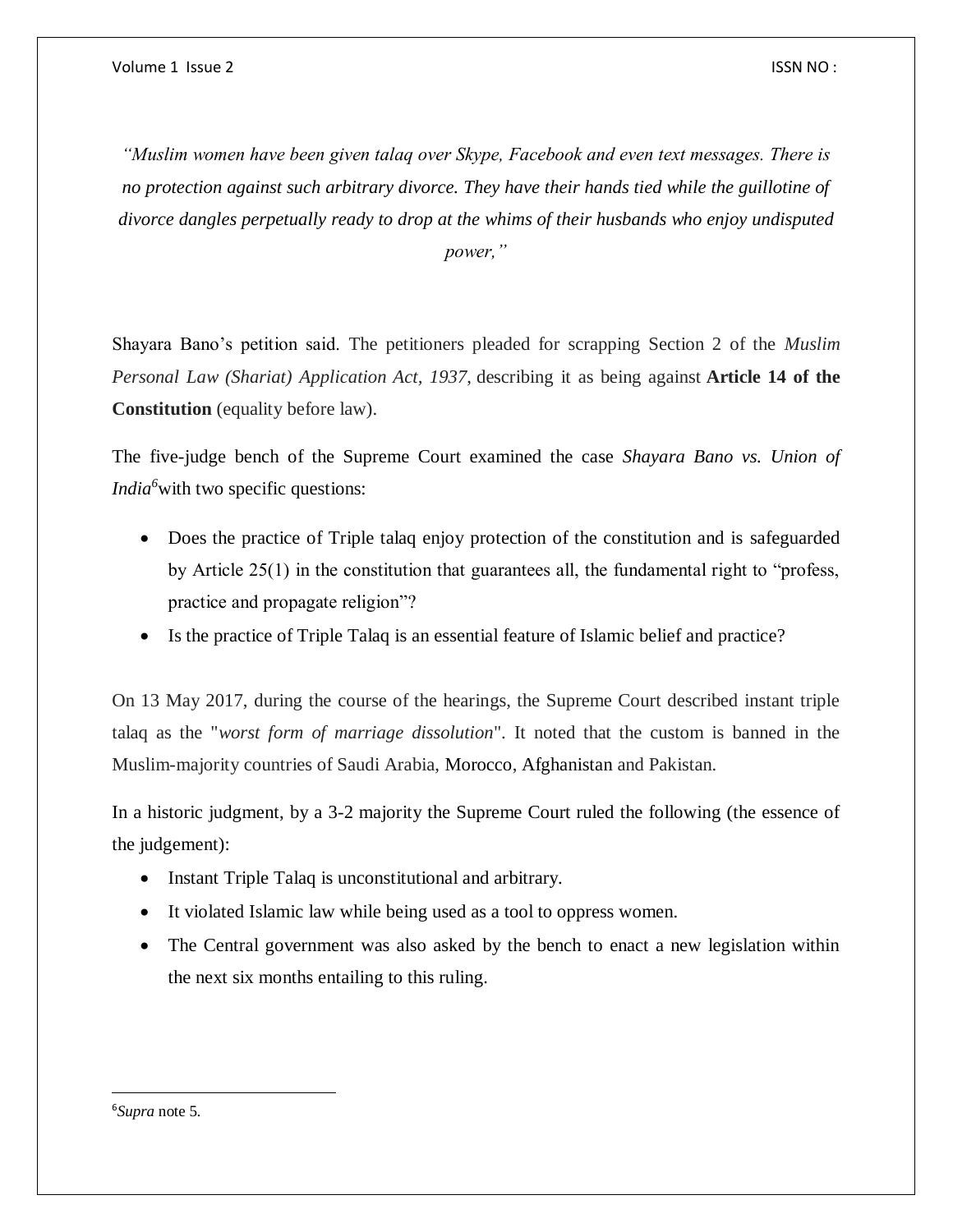#### Volume 1 Issue 2 ISSN NO :

Thus, Triple Talaq that is Talaq-e-Biddat was effectively declared to be banned while not going against the basic sacrament of Quranic teachings. The historic stand of the apex court was further cemented through the passing of the *Muslim Women (Protection of Rights on Marriage Bill).* 

The bill was first passed in December 2017 in the Lok Sabha but due to lack of support in the Rajya Sabha it was stalled. The amendments to the Triple Talaq Bill were cleared on 9<sup>th</sup> August. 2018 which introduced provisions like, bail to those men who are found guilty of giving Triple Talaq instantly; it also directed that complaints in such cases may only be filed by the victim (wife) or a kin, and the magistrate has the power to grant bail under some terms and conditions. The bill was then tabled the next day in the Upper House during the monsoon session, but due to lack of consensus the bill was further postponed till winter session.

In September 2018 the cabinet cleared the ordinance, the promulgation of which followed the declaration of instant triple talaq as unconstitutional and invalid as per the original ruling by the Supreme Court in 2017. The court had held that instant triple talaq given by a Muslim man *"capriciously and whimsically",* without an attempt at reconciliation, was *"manifestly arbitrary"*  and *"violative of Article 14" of the Constitution"* and hence Triple Talaq was made a punishable offence along with a three-year prison term.

During the winter session when the Bill was brought for perusal before the Upper House, the opposition stalled it before finally demanding for its scrutiny by a select panel. With the bill not being made into a law with immediate effect, an ordinance was promulgated by President Kovind, that is the second ordinance of February 2019, which declares the practice of instant triple talaq to be void and illegal and also to make it an offence punishable with imprisonment up to three years and a fine.

On 20<sup>th</sup> of June 2019, the President addressed a joint session of the Parliament, and called upon all the parties to unite for enacting the legislation making instant Triple Talaq into a punishable offence. The **Muslim Women (Protection of Rights on Marriage) Bill, 2019** was introduced in the Rajya Sabha on  $20<sup>th</sup>$  June, and in the Lok Sabha on  $21<sup>st</sup>$  of June. The bill was finally passed by the latter on 25<sup>th</sup> of July 2019 amid walkout by the opposition and the former too passed it on 30th July 2019, hence bringing an end to sufferings of millions of Muslim women of India.